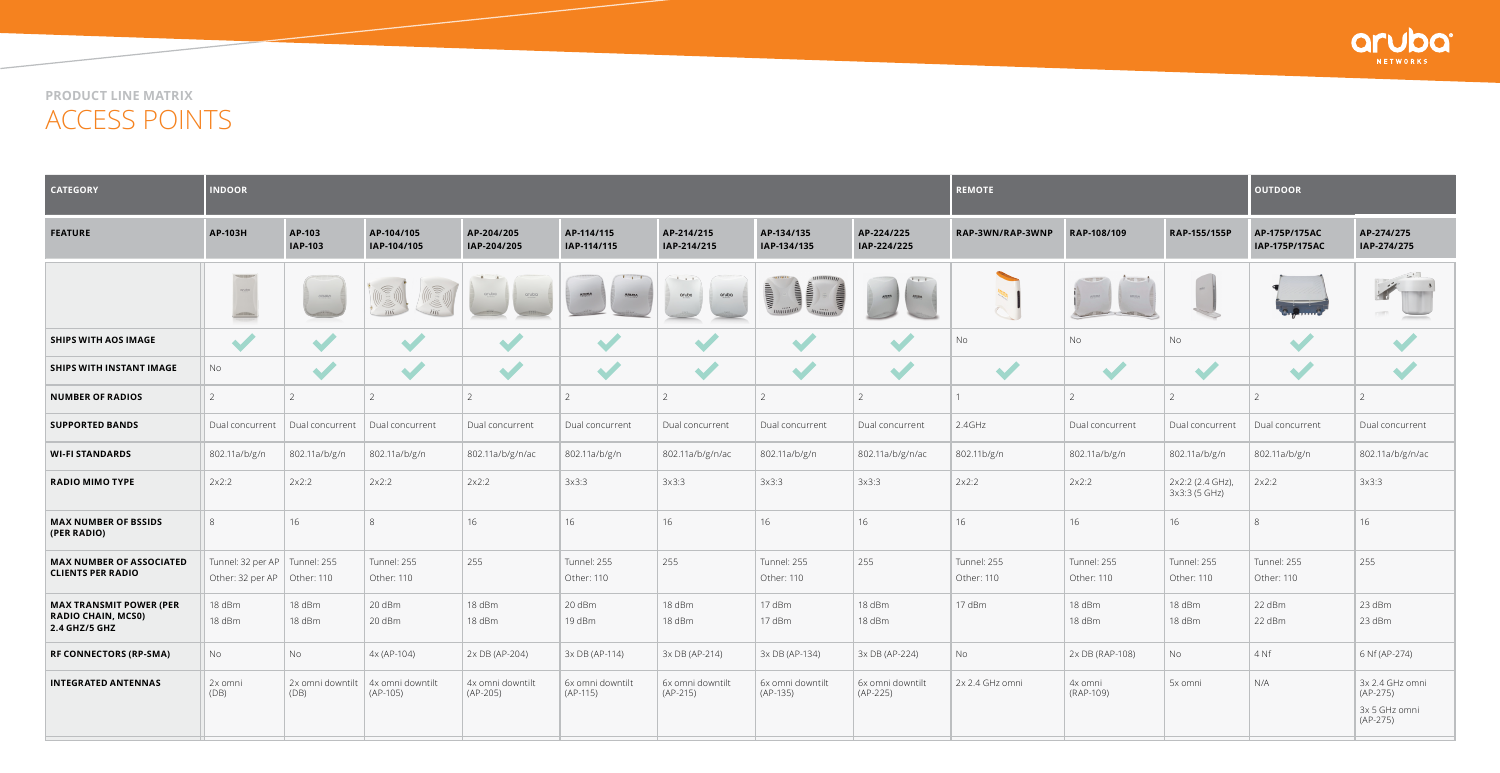## **product line matrix:** Access Points

| <b>CATEGORY</b>                                | <b>INDOOR</b>                                  |                                                                                                                                                                                                                                                                                                                        |                                   |                           |                                   |                           |                                   |                           | <b>REMOTE</b>                       |                         |                                                             | <b>OUTDOOR</b>                     |                                                                |
|------------------------------------------------|------------------------------------------------|------------------------------------------------------------------------------------------------------------------------------------------------------------------------------------------------------------------------------------------------------------------------------------------------------------------------|-----------------------------------|---------------------------|-----------------------------------|---------------------------|-----------------------------------|---------------------------|-------------------------------------|-------------------------|-------------------------------------------------------------|------------------------------------|----------------------------------------------------------------|
| <b>FEATURE</b>                                 | AP-103H                                        | AP-103<br><b>IAP-103</b>                                                                                                                                                                                                                                                                                               | AP-104/105<br>IAP-104/105         | AP-204/205<br>IAP-204/205 | AP-114/115<br>IAP-114/115         | AP-214/215<br>IAP-214/215 | AP-134/135<br>IAP-134/135         | AP-224/225<br>IAP-224/225 | RAP-3WN/RAP-3WNP                    | RAP-108/109             | RAP-155/155P                                                | AP-175P/175AC<br>IAP-175P/175AC    | AP-274/275<br>IAP-274/275                                      |
|                                                | $\ldots$                                       | $\begin{minipage}{.4\linewidth} \begin{tabular}{l} \bf 0.000000 & \bf 0.00000 & \bf 0.00000 & \bf 0.0000 & \bf 0.0000 & \bf 0.0000 & \bf 0.0000 & \bf 0.0000 & \bf 0.0000 & \bf 0.0000 & \bf 0.0000 & \bf 0.0000 & \bf 0.0000 & \bf 0.0000 & \bf 0.0000 & \bf 0.0000 & \bf 0.0000 & \bf 0.0000 & \bf 0.0000 & \bf 0.0$ |                                   | aruba                     | $T_{1}$<br><b>ARUBA</b><br>ARUB/  | $or$ ubo<br>aruba         |                                   | ASLEA<br>ARUBA            |                                     |                         |                                                             |                                    | $\cdot$ $\cdot$ $\cdot$                                        |
| <b>TPM MODULE</b>                              | No                                             | $\blacktriangledown$                                                                                                                                                                                                                                                                                                   | $\blacktriangleright$             |                           |                                   | $\bullet$                 | $\blacktriangledown$              |                           | $\blacktriangleright$               | $\bullet$               | $\overline{\phantom{a}}$                                    | No                                 |                                                                |
| <b>NETWORK INTERFACES</b>                      | $1x$ GE + $2x$ FE +<br>1x passthrough<br>RJ-45 | $1x$ GE                                                                                                                                                                                                                                                                                                                | $1x$ GE                           | 1xGE                      | $1x$ GE                           | $1x$ GE                   | $2x$ GE                           | $2x$ GE                   | 3xFE                                | $1x$ GE + $1x$ FE       | 5x GE                                                       | $1x$ GE                            | $2x$ GE                                                        |
| <b>JUMBO FRAME SUPPORT</b><br><b>ON UPLINK</b> | No                                             | <b>No</b>                                                                                                                                                                                                                                                                                                              | No                                | $\blacktriangledown$      | No                                | <b>STEP</b>               | No                                |                           | <b>No</b>                           | No                      | No                                                          | No                                 |                                                                |
| <b>USB HOST INTERFACE</b>                      | No                                             | <b>No</b>                                                                                                                                                                                                                                                                                                              | No                                | No                        | $\blacktriangleright$             |                           | No                                |                           |                                     |                         |                                                             | No                                 | No                                                             |
| <b>CONSOLE PORT</b>                            | Header                                         | Header                                                                                                                                                                                                                                                                                                                 | RJ-45                             | $R$ -45                   | $R$ -45                           | $R$ -45                   | RJ-45                             | RJ-45                     | Header                              | $R$ -45                 | Header                                                      | USB Type A                         | Micro USB                                                      |
| <b>POE PD POWER</b>                            | 3af                                            | 3af                                                                                                                                                                                                                                                                                                                    | 3af                               | 3af                       | 3af/3at                           | 3af/3at                   | 3af                               | 3af/3at                   | <b>No</b>                           | 3af/at                  | No                                                          | 3at                                | 3at                                                            |
| <b>POE PSE</b>                                 | <b>No</b>                                      | No                                                                                                                                                                                                                                                                                                                     | <b>No</b>                         | No                        | No                                | No.                       | No                                | No                        | No/802.3af                          | No                      | No/802.3at (1x) or<br>802.3af (2x)                          | (AP-175AC)                         | No                                                             |
| <b>DC POWER SUPPORT</b>                        | <b>12V</b>                                     | <b>12V</b>                                                                                                                                                                                                                                                                                                             | <b>12V</b>                        | <b>12V</b>                | <b>12V</b>                        | <b>12V</b>                | 12V                               | <b>12V</b>                | 12V / 48V                           | <b>12V</b>              | 12V / 54V                                                   | N/A                                | N/A                                                            |
| SHIPS WITH AC-TO-DC ADAPTER                    | No                                             | No                                                                                                                                                                                                                                                                                                                     | <b>No</b>                         | No                        | No                                | No                        | No                                | No                        | (cord not included for<br>RAP-3WNP) | <b>No</b>               | $\blacktriangledown$<br>(cord not included<br>for RAP-155P) | <b>No</b>                          | No                                                             |
| <b>TEMPERATURE RANGE</b>                       | $0^{\circ}$ C to +40° C                        | $0^\circ$ C to +40 $^\circ$ C                                                                                                                                                                                                                                                                                          | $0^{\circ}$ C to +50 $^{\circ}$ C | $0^{\circ}$ C to +40° C   | $0^{\circ}$ C to +50 $^{\circ}$ C | $0^{\circ}$ C to +50° C   | $0^{\circ}$ C to +50 $^{\circ}$ C | $0^{\circ}$ C to +50° C   | $0^{\circ}$ C to +40° C             | $0^{\circ}$ C to +40° C | $0^{\circ}$ C to +40° C                                     | $-40^{\circ}$ C to $+50^{\circ}$ C | -40° C to +65° C                                               |
| <b>ENCLOSURE TYPE</b>                          | Plastic                                        | Plastic                                                                                                                                                                                                                                                                                                                | Plastic/metal                     | Plastic/metal             | Plastic/metal                     | Plastic/metal             | Plastic/metal                     | Plastic/metal             | Plastic                             | Plastic                 | Plastic                                                     | Plastic/metal                      | Plastic/metal                                                  |
| <b>ENCLOSURE VOLUME (MM)</b>                   | 140 x 86 x 30                                  | 150 x 150 x 41.5                                                                                                                                                                                                                                                                                                       | 132 x 135 x 45                    | 150 x 150 x 41.5          | 180 x 180 x 45                    | 180 x 180 x 45            | 170 x 170 x 45                    | 203 x 203 x 54            | 129 x 109 x 64                      | 181 x 160 x 72          | 185 x 245 x 65                                              | 225 x 225 x 105                    | 230 x 230 x 190<br>$(AP-274)$<br>230 x 240 x 270<br>$(AP-275)$ |